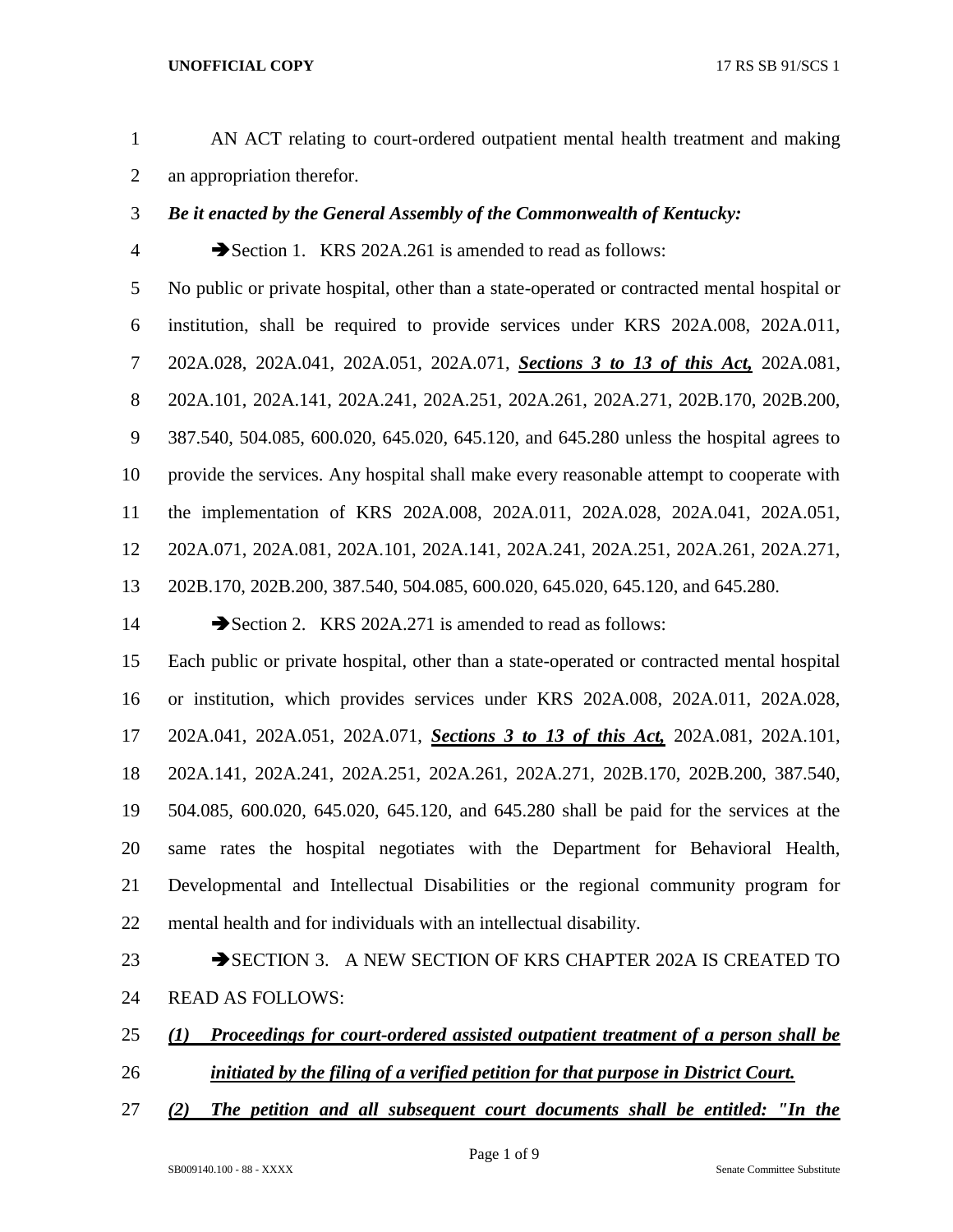| $\mathbf{1}$   |     | <i>interest of (name of respondent)."</i>                                                    |
|----------------|-----|----------------------------------------------------------------------------------------------|
| $\overline{c}$ | (3) | The petition shall be filed by a qualified mental health professional; peace                 |
| 3              |     | officer; county attorney; Commonwealth's attorney; spouse, relative, friend, or              |
| 4              |     | guardian of the person concerning whom the petition is filed; or any other                   |
| 5              |     | <i><u><b>interested person.</b></u></i>                                                      |
| 6              | (4) | <b>The petition shall set forth:</b>                                                         |
| 7              |     | <b>Petitioner's relationship to the respondent;</b><br>(a)                                   |
| 8              |     | (b)<br><u>Respondent's name, residence, and current location, if known;</u>                  |
| 9              |     | <b>Petitioner's belief, including the factual basis therefor, that the respondent</b><br>(c) |
| 10             |     | meets the criteria for court-ordered assisted outpatient treatment as set forth              |
| 11             |     | in Section 6 of this Act; and                                                                |
| 12             |     | Whether, within five (5) days prior to the filing of the petition, the<br>(d)                |
| 13             |     | respondent has been examined by a qualified mental health professional to                    |
| 14             |     | determine whether the respondent meets the criteria for court-ordered                        |
| 15             |     | <u>assisted outpatient treatment pursuant to Section 5 of this Act.</u>                      |
| 16             | (5) | Upon receipt of the petition, the court shall examine the petitioner under oath as           |
| 17             |     | to the contents of the petition. If the petitioner is a qualified mental health              |
| 18             |     | professional, the court may dispense with the examination.                                   |
| 19             | (6) | If, after reviewing the allegations contained in the petition and examining the              |
| 20             |     | petitioner under oath, it appears to the court that there is probable cause to               |
| 21             |     | believe the respondent should be court-ordered to assisted outpatient treatment,             |
| 22             |     | the court shall:                                                                             |
| 23             |     | Order the respondent to be examined without unnecessary delay by a<br>(a)                    |
| 24             |     | qualified mental health professional to determine whether the respondent                     |
| 25             |     | meets the criteria for court-ordered assisted outpatient treatment set forth in              |
| 26             |     | Section 5 of this Act, unless the court has already received the certified                   |
| 27             |     | findings of such an examination conducted no earlier than five (5) days                      |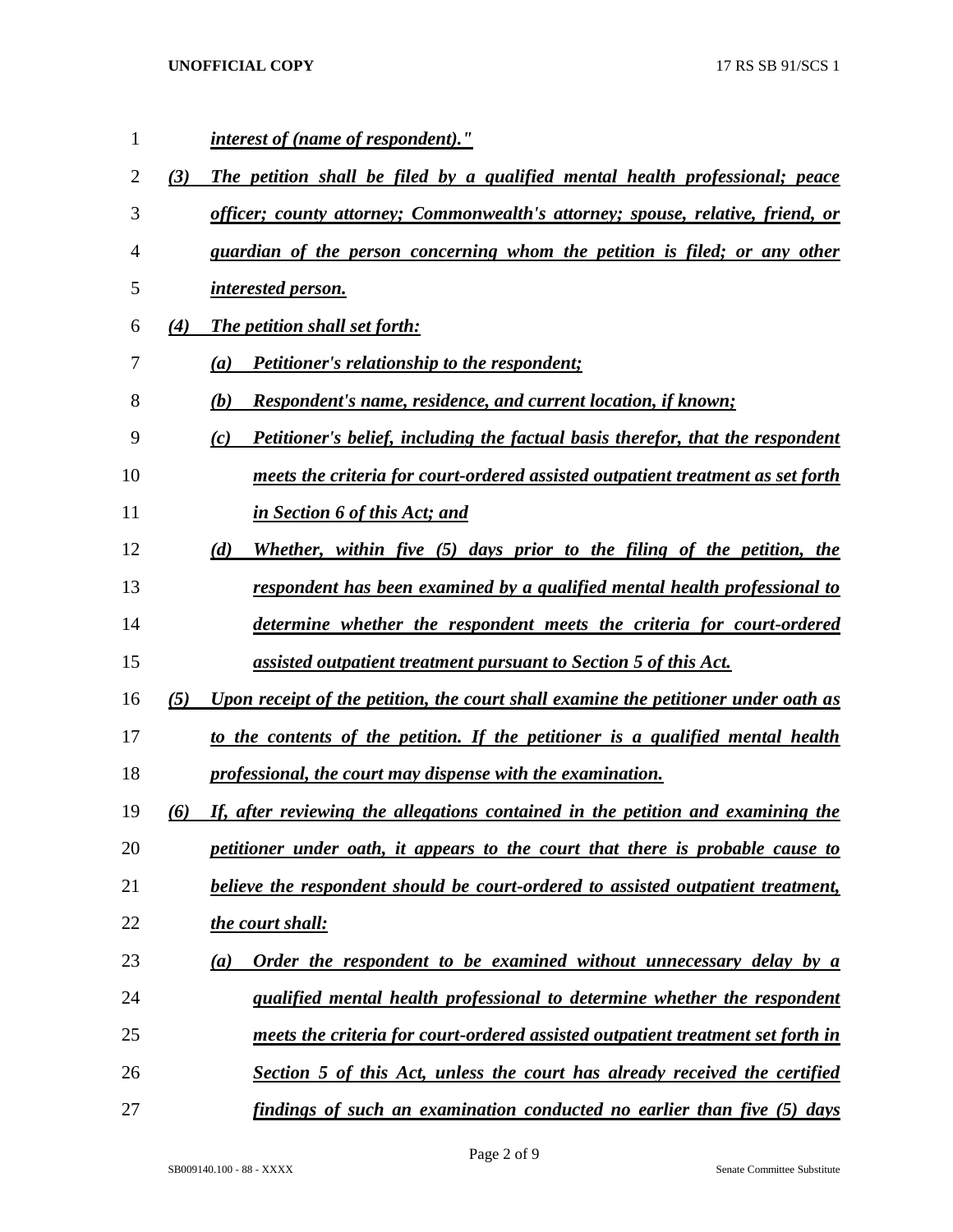| 1  | prior to the filing of the petition. The qualified mental health professional              |
|----|--------------------------------------------------------------------------------------------|
| 2  | shall certify his or her findings within seventy-two (72) hours, excluding                 |
| 3  | weekends and holidays; and                                                                 |
| 4  | Set a date for a hearing within six $(6)$ days from the date of the examination<br>(b)     |
| 5  | under the provisions of this section, excluding weekends and holidays, to                  |
| 6  | determine if the respondent should be court-ordered to assisted outpatient                 |
| 7  | treatment.                                                                                 |
| 8  | If the court finds there is no probable cause to believe the respondent should be<br>(7)   |
| 9  | court-ordered to assisted outpatient treatment, the proceedings against the                |
| 10 | respondent shall be dismissed.                                                             |
| 11 | SECTION 4. A NEW SECTION OF KRS CHAPTER 202A IS CREATED TO                                 |
| 12 | <b>READ AS FOLLOWS:</b>                                                                    |
| 13 | The court may order that the sheriff of the county or a peace officer transport the<br>(I) |
| 14 | respondent to a hospital or site designated by the cabinet so that the respondent          |
| 15 | shall be examined without unnecessary delay by a qualified mental health                   |
| 16 | professional. The sheriff or peace officer may authorize, upon agreement of a              |
| 17 | person authorized by the peace officer, the cabinet, a private agency on contract          |
| 18 | with the cabinet, or an ambulance service designated by the cabinet to transport           |
| 19 | the person to a hospital or site designated by the cabinet.                                |
| 20 | When the court is authorized to issue an order that the respondent be<br>(2)<br>(a)        |
| 21 | transported to a hospital or site designated by the cabinet for examination,               |
| 22 | the court may issue a summons.                                                             |
| 23 | A summons so issued shall be directed to the respondent and shall<br>(b)                   |
| 24 | command the respondent to appear at a time and place specified in the                      |
| 25 | summons, where the respondent shall be examined by a qualified mental                      |
| 26 | <i>health professional.</i>                                                                |
| 27 | If a respondent who has been summoned fails to appear for the<br>(c)                       |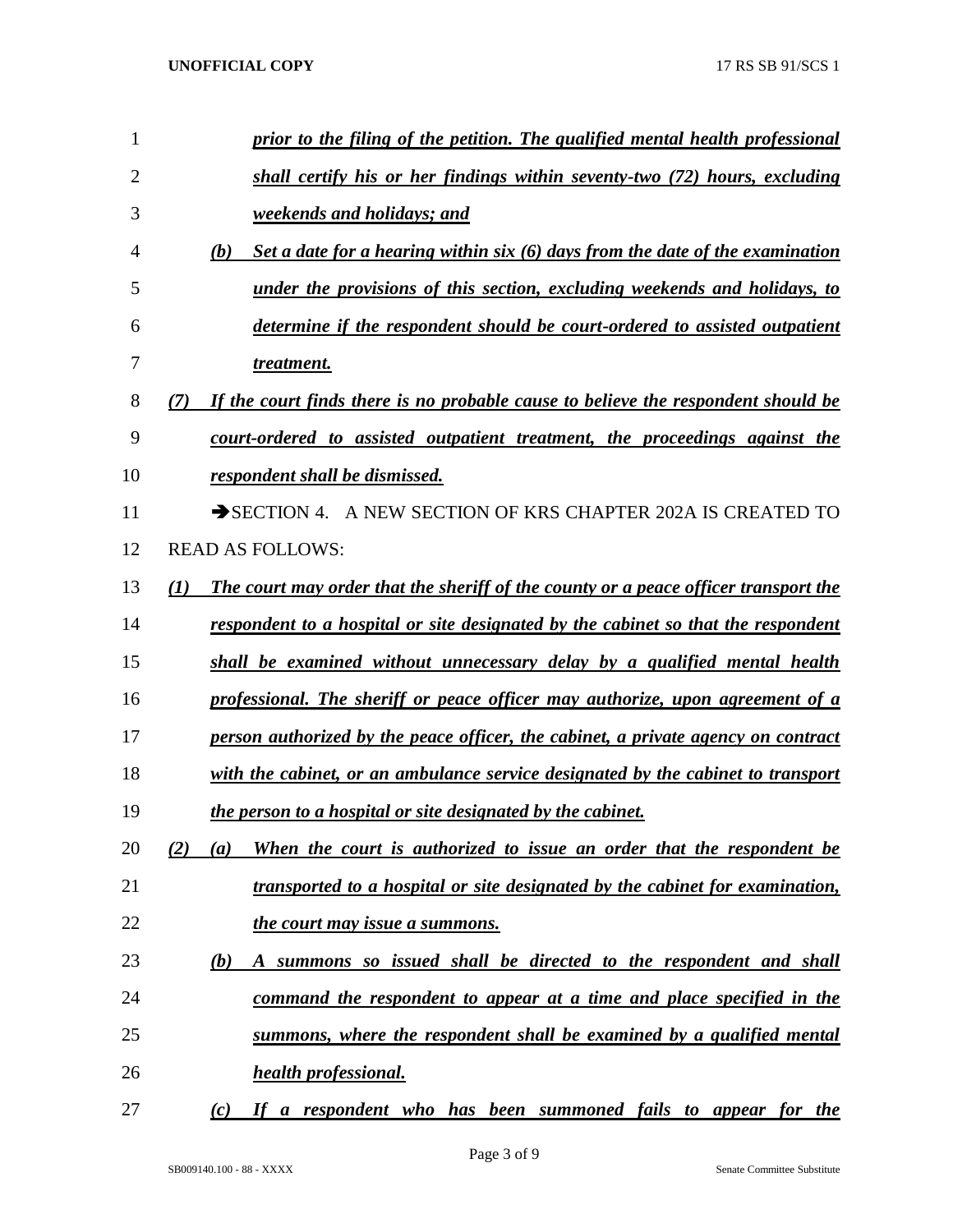| 1              | examination, the court may order that the sheriff of the county or a peace                  |
|----------------|---------------------------------------------------------------------------------------------|
| $\overline{2}$ | <u>officer transport the respondent to a hospital or site designated by the</u>             |
| 3              | cabinet for the purpose of an examination.                                                  |
| 4              | SECTION 5. A NEW SECTION OF KRS CHAPTER 202A IS CREATED TO                                  |
| 5              | <b>READ AS FOLLOWS:</b>                                                                     |
| 6              | No person shall be court-ordered to assisted outpatient mental health treatment unless      |
| 7              | <i>the person:</i>                                                                          |
| 8              | Has been involuntarily hospitalized pursuant to KRS 202A.051(11) at least two<br>(1)        |
| 9              | $(2)$ times in the past twelve $(12)$ months;                                               |
| 10             | (2)<br>Is diagnosed with a serious mental illness;                                          |
| 11             | (3)<br>Is unlikely to adequately adhere to outpatient treatment on a voluntary basis        |
| 12             | based on a qualified mental health professional's:                                          |
| 13             | <b>Clinical observation;</b><br>(a)                                                         |
| 14             | <b>Review of treatment history, including the person's prior history of repeated</b><br>(b) |
| 15             | treatment nonadherence; and                                                                 |
| 16             | <b>Identification of specific characteristics of the person's clinical condition</b><br>(c) |
| 17             | described as anosognosia, or failure to recognize his or her diagnosis of                   |
| 18             | <b><u>serious mental illness; and</u></b>                                                   |
| 19             | (4)<br>Is in need of court-ordered assisted outpatient treatment as the least restrictive   |
| 20             | alternative mode of treatment presently available and appropriate.                          |
| 21             | SECTION 6. A NEW SECTION OF KRS CHAPTER 202A IS CREATED TO                                  |
| 22             | <b>READ AS FOLLOWS:</b>                                                                     |
| 23             | No later than the date of the hearing held pursuant to Section 3 of this Act, the           |
| 24             | qualified mental health professional who examined the respondent pursuant to Section        |
| 25             | 3 of this Act shall provide to the court and the respondent a proposed written treatment    |
| 26             | plan for the respondent for court-ordered assisted outpatient treatment, which shall        |
| 27             | have the goal of recovery. In developing a treatment plan, a qualified mental health        |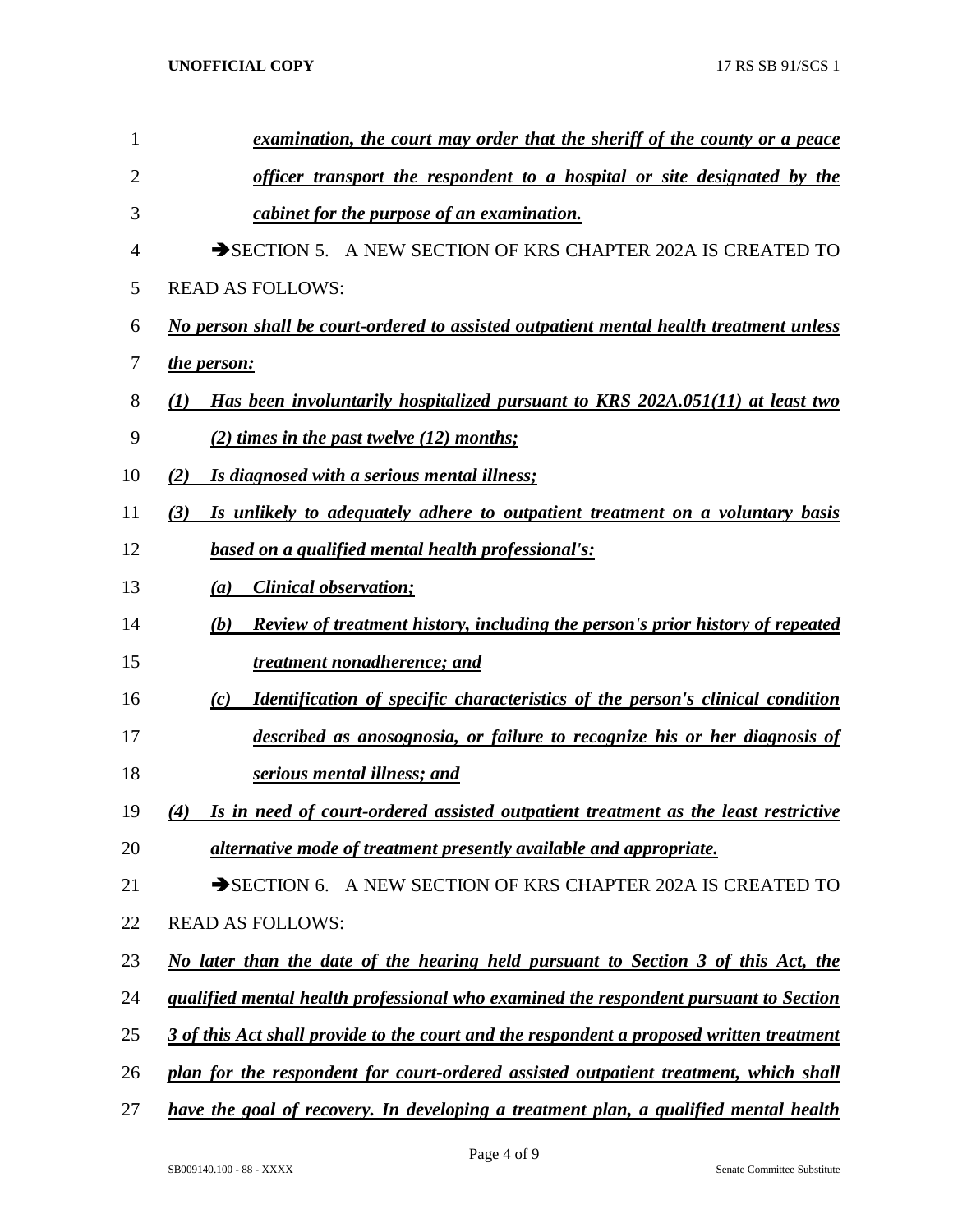| $\mathbf{1}$   | <i>professional shall:</i>                                                                       |
|----------------|--------------------------------------------------------------------------------------------------|
| $\overline{2}$ | <b>Provide reasonable opportunities for the respondent to actively participate in the</b><br>(I) |
| 3              | development of the treatment plan and any modifications thereafter, and involve                  |
| 4              | any other persons whom the respondent requests to have participate;                              |
| 5              | Follow any advanced directive for mental health treatment executed by the<br>(2)                 |
| 6              | respondent; and                                                                                  |
| 7              | (3)<br>Include in the treatment plan:                                                            |
| 8              | A proactive crisis plan that includes access to emergency or crisis services<br>(a)              |
| 9              | <u>twenty-four (24) hours a day and the contact information to access such</u>                   |
| 10             | crisis services; and                                                                             |
| 11             | Evidence-based practices. As used in this paragraph, "evidence-based"<br>(b)                     |
| 12             | practices" means intervention programs, policies, procedures, and practices                      |
| 13             | that have been rigorously tested; are proven by scientific research; have                        |
| 14             | <i>yielded consistent, replicable results; and have proven safe, beneficial, and</i>             |
| 15             | effective for most people diagnosed with mental illness when implemented                         |
| 16             | competently. Evidence-based practices may include but are not limited to                         |
| 17             | psychotropic medications, psychosocial rehabilitation, recovery-oriented                         |
| 18             | <i>therapies, assertive community treatment, supported employment, supported</i>                 |
| 19             | <i>housing, and peer support services.</i>                                                       |
| 20             | SECTION 7. A NEW SECTION OF KRS CHAPTER 202A IS CREATED TO                                       |
| 21             | <b>READ AS FOLLOWS:</b>                                                                          |
| 22             | At a hearing and at all stages of a proceeding for court-ordered assisted<br>(1)                 |
| 23             | outpatient treatment, the respondent shall be:                                                   |
| 24             | <b>Represented by counsel;</b><br>(a)                                                            |
| 25             | Accompanied by a peer support specialist or other person in a support<br>(b)                     |
| 26             | relationship, if requested by the respondent; and                                                |
| 27             | Afforded an opportunity to present evidence, call witnesses on his or her<br>(c)                 |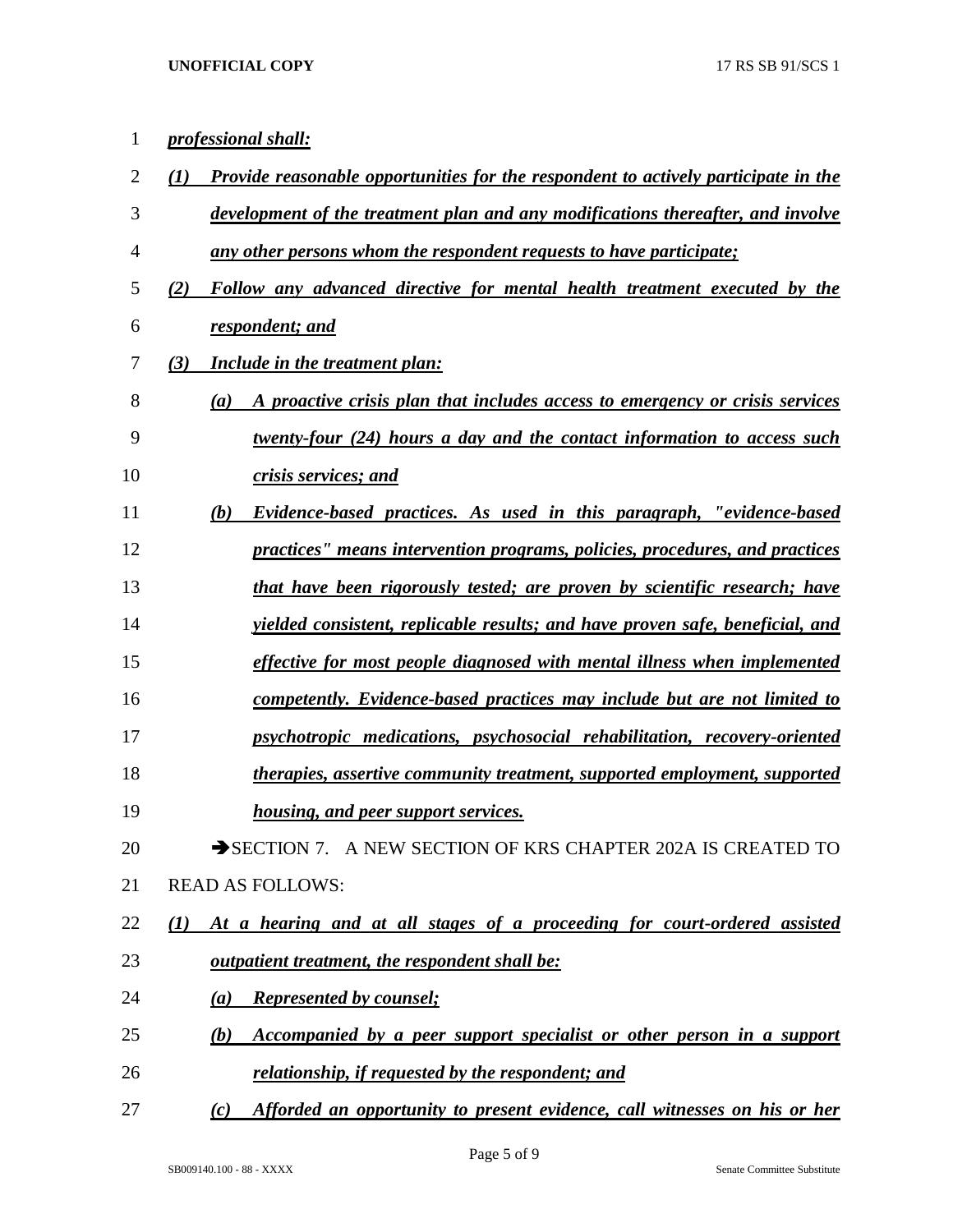| 1  |     | behalf, and cross-examine adverse witnesses.                                             |
|----|-----|------------------------------------------------------------------------------------------|
| 2  | (2) | If a respondent does not appear at the hearing, and appropriate attempts to elicit       |
| 3  |     | the respondent's appearance have failed, the court may conduct the hearing in            |
| 4  |     | <i>the respondent's absence.</i>                                                         |
| 5  | (3) | A qualified mental health professional who recommends court-ordered assisted             |
| 6  |     | <i>outpatient treatment for the respondent shall:</i>                                    |
| 7  |     | Testify at the hearing, in person or via electronic means;<br>(a)                        |
| 8  |     | State the facts and clinical determinations which support the allegation that<br>(b)     |
| 9  |     | the respondent meets the criteria stated in Section 5 of this Act; and                   |
| 10 |     | <b>Testify in support of the treatment plan provided pursuant to Section 6 of</b><br>(c) |
| 11 |     | this Act, and for each category of proposed evidence-based treatment, he or              |
| 12 |     | she shall state the specific recommendation and the clinical basis for his or            |
| 13 |     | her belief that such treatment is essential to the maintenance of the                    |
| 14 |     | respondent's health or safety.                                                           |
| 15 | (4) | If after hearing all relevant evidence, the court does not find by clear and             |
| 16 |     | convincing evidence that the respondent meets the criteria stated in Section 5 of        |
| 17 |     | this Act, the court shall deny the petition and the proceedings against the              |
| 18 |     | respondent shall be dismissed.                                                           |
| 19 | (5) | If after hearing all relevant evidence, the court finds by clear and convincing          |
| 20 |     | evidence that the respondent meets the criteria stated in Section 5 of this Act, the     |
| 21 |     | court may order the respondent to receive assisted outpatient treatment for a            |
| 22 |     | period of time not to exceed three hundred sixty (360) days. The court's order           |
| 23 |     | shall incorporate a treatment plan, which shall be limited in scope to the               |
| 24 |     | recommendations included in the treatment plan provided by the qualified mental          |
| 25 |     | health professional pursuant to Section 6 of this Act.                                   |
| 26 | (6) | The court shall report every order for assisted outpatient treatment issued under        |
| 27 |     | this section to the Kentucky Commission on Services and Supports for                     |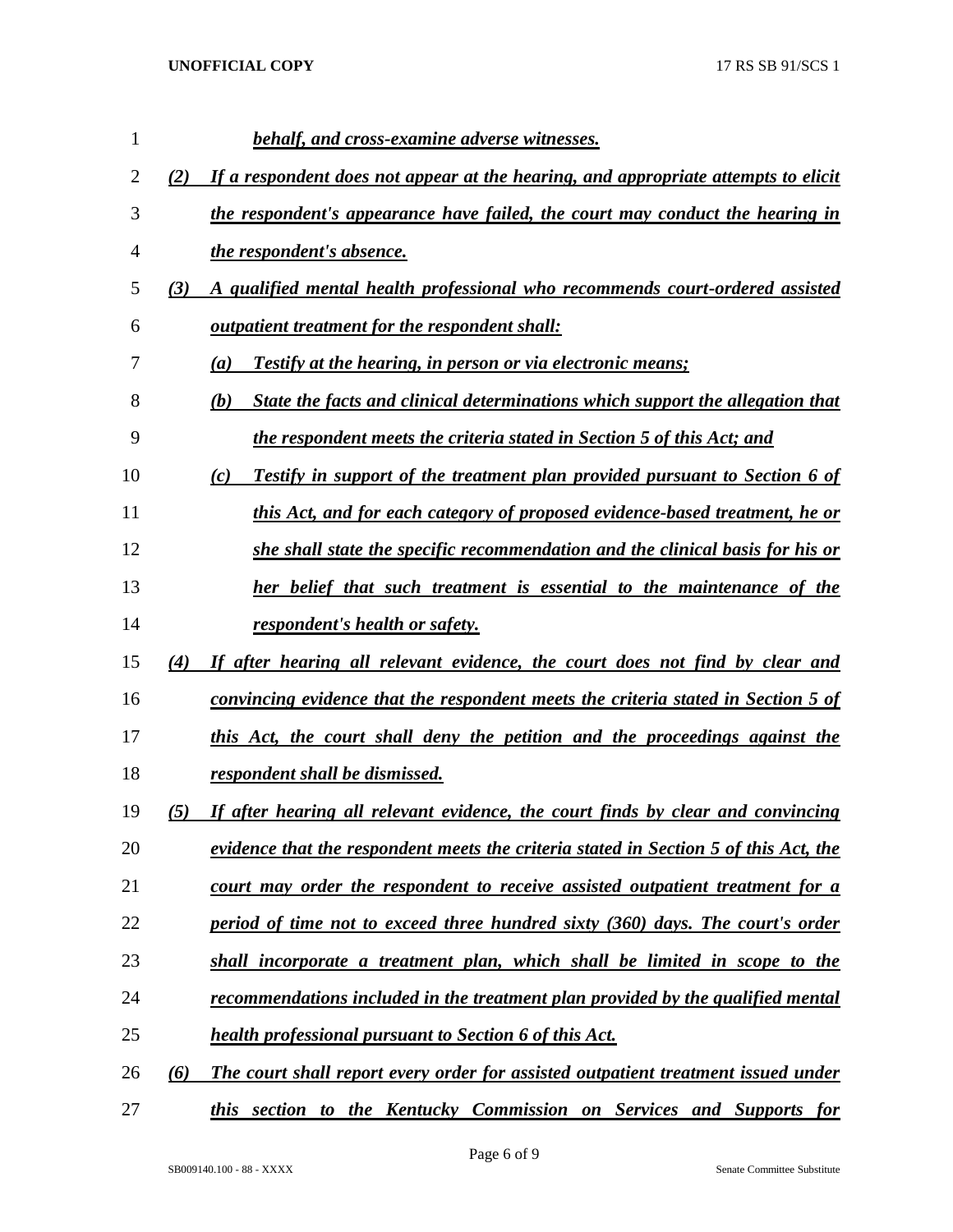| 1              | Individuals with Mental Illness, Alcohol and Other Drug Abuse Disorders, and                        |
|----------------|-----------------------------------------------------------------------------------------------------|
| $\overline{2}$ | <b>Dual Diagnoses established pursuant to KRS 210.502.</b>                                          |
| 3              | SECTION 8. A NEW SECTION OF KRS CHAPTER 202A IS CREATED TO                                          |
| 4              | <b>READ AS FOLLOWS:</b>                                                                             |
| 5              | If the court orders assisted outpatient mental health treatment pursuant to Section 7 of            |
| 6              | this Act, the court shall appoint an outpatient provider agency recognized by the                   |
| 7              | cabinet which shall assemble a multi-disciplinary team. The multi-disciplinary team                 |
| 8              | shall regularly monitor the person's adherence to the conditions of the order and                   |
| 9              | regularly report this information to the court that ordered the person's release. Reports           |
| 10             | may be provided in written format, in person, or via electronic means, at the court's               |
| 11             | discretion.                                                                                         |
| 12             | SECTION 9. A NEW SECTION OF KRS CHAPTER 202A IS CREATED TO                                          |
| 13             | <b>READ AS FOLLOWS:</b>                                                                             |
| 14             | <u>A person's substantial failure to comply with a court order for assisted outpatient</u>          |
| 15             | treatment may constitute presumptive grounds for an authorized staff physician to                   |
| 16             | order a seventy-two (72) hour emergency admission pursuant to KRS 202A.031.                         |
| 17             | <b>Failure to comply with an order for assisted outpatient treatment shall not be grounds</b>       |
| 18             | to find the person in contempt of court.                                                            |
| 19             | $\rightarrow$ SECTION 10.<br>A NEW SECTION OF KRS CHAPTER 202A IS CREATED                           |
| 20             | TO READ AS FOLLOWS:                                                                                 |
| 21             | At any time during the period of an order for court-ordered assisted outpatient<br>$\mathcal{L}(I)$ |
| 22             | treatment, the person subject to the order may move the court to stay, vacate, or                   |
| 23             | modify the order.                                                                                   |
| 24             | As used in this subsection, "material change" means an addition or<br>(2)<br>(a)                    |
| 25             | deletion of a category of services to or from a treatment plan.                                     |
| 26             | If a treating qualified mental health professional proposes a material<br>(b)                       |
| 27             | change to the court-ordered treatment plan, he or she shall apply to the                            |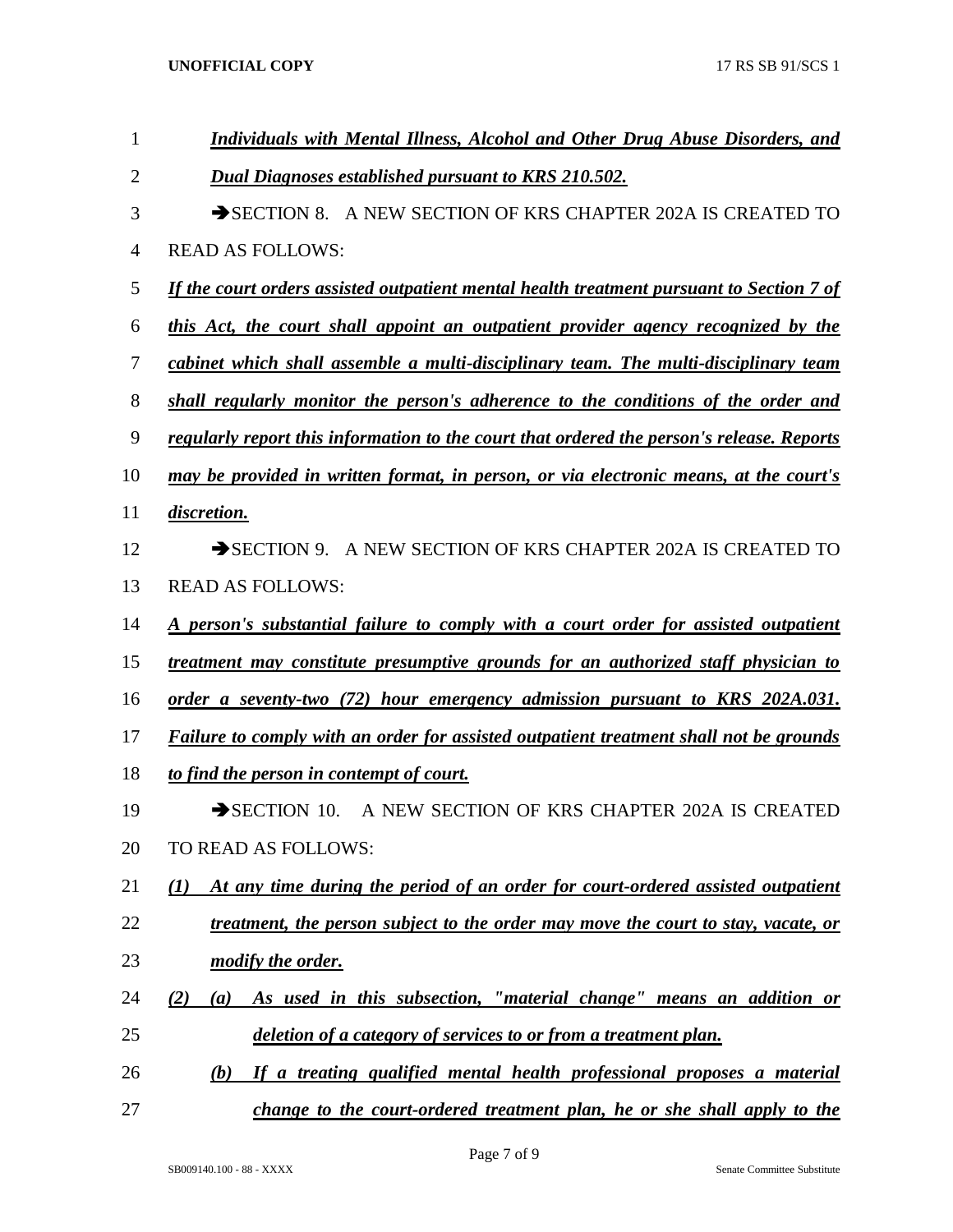| 1              | court for approval of the proposed change. Not later than five (5) days after                       |
|----------------|-----------------------------------------------------------------------------------------------------|
| $\overline{2}$ | receiving the application, excluding weekends and holidays, the court shall                         |
| 3              | hold a hearing. If the person under order informs the court that he or she                          |
| 4              | agrees to the proposed material change, the court may approve such change                           |
| 5              | without a hearing.                                                                                  |
| 6              | Within thirty (30) days of the expiration of an order for assisted outpatient<br>(3)                |
| 7              | treatment, the original petitioner may petition the court for an additional period                  |
| 8              | court-ordered assisted outpatient treatment. The procedures for the                                 |
| 9              | consideration of the petition shall be identical to the procedures provided in                      |
| 10             | Sections 3 to 13 of this Act, except that the parties may mutually agree to waive                   |
| 11             | the requirement of a new hearing. The person under order shall be represented                       |
| 12             | by an attorney in responding to the petition for an additional period of court-                     |
| 13             | ordered assisted outpatient treatment.                                                              |
| 14             | $\rightarrow$ SECTION 11.<br>A NEW SECTION OF KRS CHAPTER 202A IS CREATED                           |
| 15             | TO READ AS FOLLOWS:                                                                                 |
| 16             | For persons who are Medicaid-eligible, assisted outpatient mental health treatment                  |
| 17             | services identified under Sections 3 to 13 of this Act shall be authorized by the                   |
| 18             | Department for Medicaid Services and its contractors as Medicaid-eligible services and              |
| 19             | shall be subject to the same medical necessity criteria and reimbursement methodology               |
| 20             | as for all other covered behavioral health services.                                                |
| 21             | SECTION 12. A NEW SECTION OF KRS CHAPTER 202A IS CREATED                                            |
| 22             | TO READ AS FOLLOWS:                                                                                 |
| 23             | <u><b>Implementation of Sections 3 to 13 of this Act is contingent upon adequate funding by</b></u> |
| 24             | any unit of state or local government or divisions thereof, special purpose                         |
| 25             | governmental entity, or any other entity able to utilize funds for the purposes set forth           |
| 26             | in Sections 3 to 13 of this Act. Funding may be provided through the appropriation of               |
| 27             | federal, state, or local resources or from donations, grants, gifts, or pledges from                |